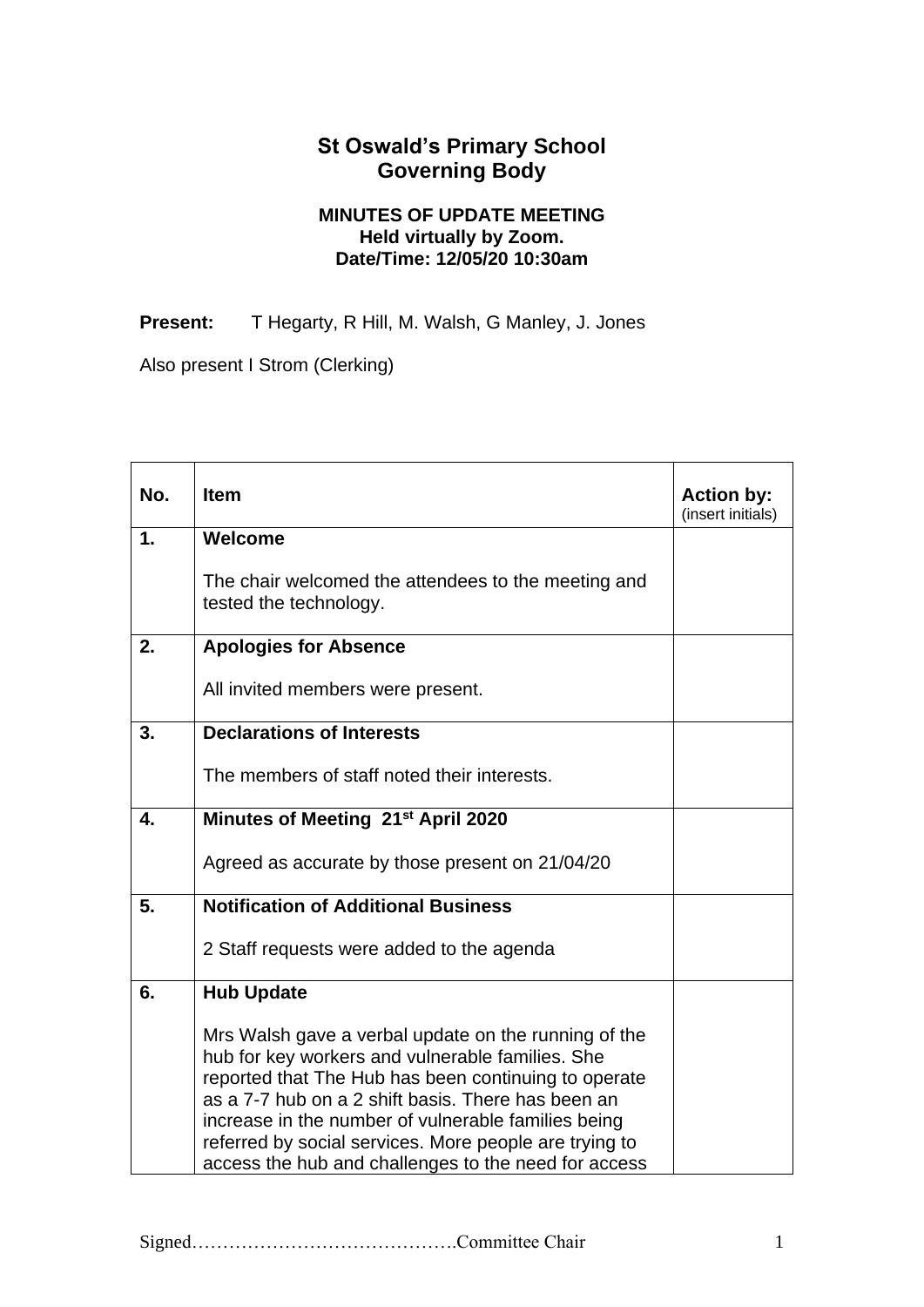|    | are being made. There is a concern that people wanting<br>to go back to work are going to request access.                                                                                                                                                                                                                                                                                                                                                                          |  |
|----|------------------------------------------------------------------------------------------------------------------------------------------------------------------------------------------------------------------------------------------------------------------------------------------------------------------------------------------------------------------------------------------------------------------------------------------------------------------------------------|--|
|    | Home learning continues through Weduc, Twitter and<br>the website. The way of working has been adapted to<br>provide a weekly programme of work for each year<br>group. This means that the work is clustered together<br>on the platforms and more easily accessed. Uptake has<br>been low so far, particularly with vulnerable families.                                                                                                                                         |  |
|    | Two governors with children at school commented that<br>there were families they knew were doing the work but<br>didn't post. MW agreed as in contact calls with families<br>they had commented on work they were doing.                                                                                                                                                                                                                                                           |  |
|    | Teachers have been making calls to families of pupils in<br>their class. They been reinforcing the message that the<br>children will catch up when they return. The phone calls<br>have been welcomed by parents and carers and some<br>of the children have had the chance to speak to their<br>teachers.                                                                                                                                                                         |  |
|    | Parent governors gave feedback on how the home<br>schooling had gone for them. They felt that the<br>motivation of the children was a key factor and it had<br>been more successful for some than others. They felt<br>that the new timetable had been a good idea and the<br>work set had been appropriate in volume and<br>complexity. It was understood that access to IT was<br>different for different families with some sharing one<br>device amongst a number of children. |  |
|    | A governor asked if there had been any complaints<br>from parents. Mrs Walsh replied that there hadn't been<br>any regarding home schooling but there had been some<br>requests for support on a pastoral level. Particularly<br>with regards to Free School Meal vouchers. There was<br>still a strong sense of community.                                                                                                                                                        |  |
| 7. | <b>Reopening Arrangements</b>                                                                                                                                                                                                                                                                                                                                                                                                                                                      |  |
|    | The announcement by the PM on Sunday came as a<br>surprise. After consultations, Liverpool CC had<br>expected the opening to be done in a different way with<br>Secondary schools being the focus, there was to be<br>smaller groups and the reopening to be slower than<br>suggested. LCC will provide support including model<br>Risk Assessment and curriculum support. We are still<br>waiting for official government documents.                                              |  |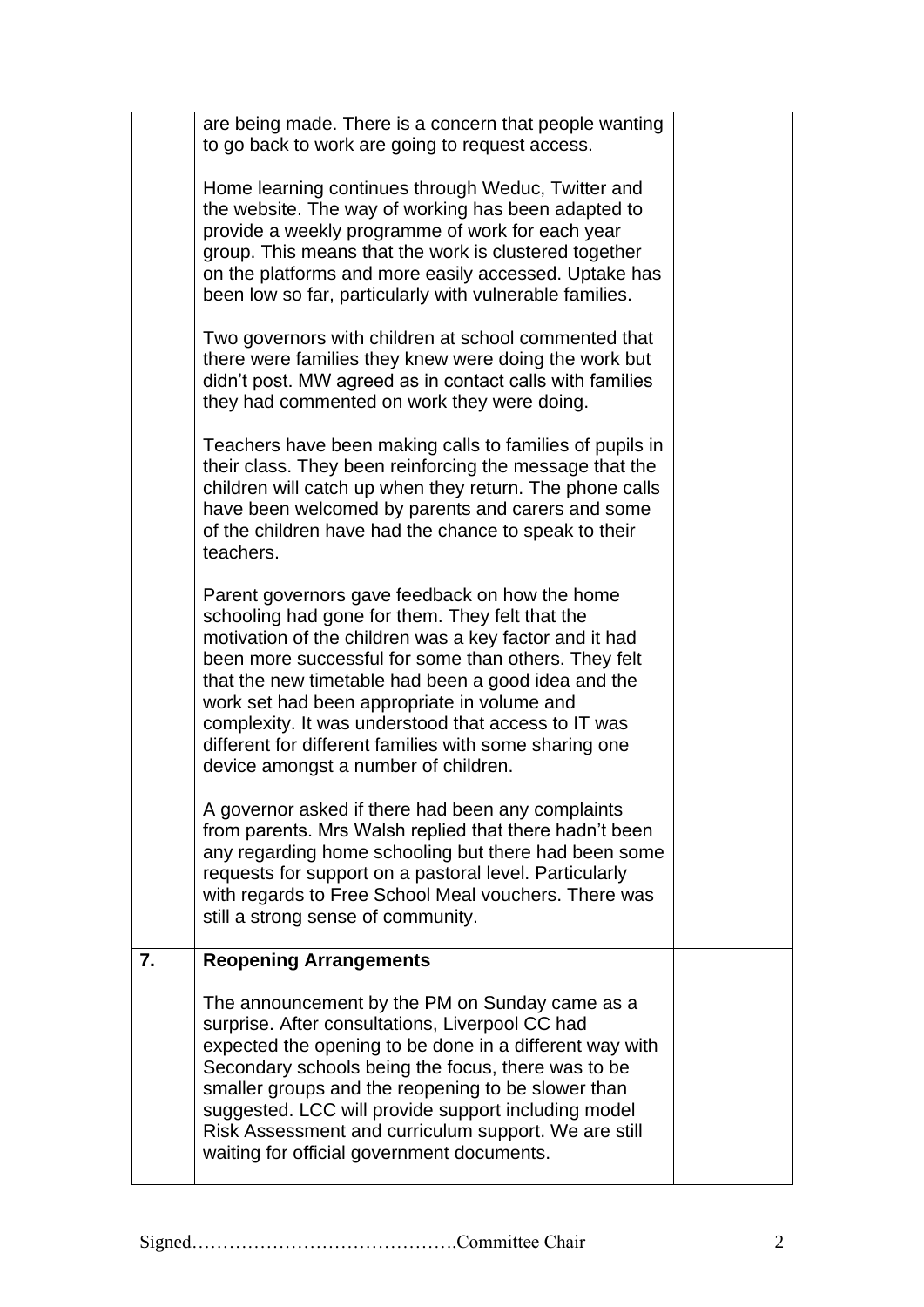| There are many concerns including: -                                                             |  |
|--------------------------------------------------------------------------------------------------|--|
| The date for opening. The 1 <sup>st</sup> June falls in the St                                   |  |
| Oswald's 2 week half term. Staff and pupils have                                                 |  |
| not had a break during the last few weeks                                                        |  |
| including during the Easter holidays.                                                            |  |
| The status of the Hub. Will it close to become a<br>$\bullet$                                    |  |
| school again? Equipment needs to be repaired                                                     |  |
| or replaced that has been damaged during the                                                     |  |
| hub period.                                                                                      |  |
| How many pupils will be allowed at a time?<br>$\bullet$                                          |  |
| Smaller schools have less to worry about. Year 6                                                 |  |
| have 87 pupils and Reception is a free flow                                                      |  |
| environment.                                                                                     |  |
| Provision of curriculum – should we concentrate<br>$\bullet$                                     |  |
| on transition and pastoral elements in school?<br>Same work as would be set for home learning so |  |
| no detrimental educational effect for pupils who                                                 |  |
| don't return.                                                                                    |  |
| Daily timings and logistics. Pick up and drop off<br>$\bullet$                                   |  |
| routines. Junior building on a one-way system as                                                 |  |
| it's corridors not conducive to social distancing.                                               |  |
| Larger classrooms could cope with $12 - 15$<br>$\bullet$                                         |  |
| pupils, smaller classrooms only capacity for $6 - 8$                                             |  |
| pupils.                                                                                          |  |
| Managing expectations of parents and pupils.<br>$\bullet$                                        |  |
| Not returning to school in the traditional sense.                                                |  |
| Governors gave the following opinions and suggestions                                            |  |
| to some of the points.                                                                           |  |
|                                                                                                  |  |
| Term dates are statutory and need consultation                                                   |  |
| to change, govs felt staff wellbeing was an                                                      |  |
| important element to take into consideration too.                                                |  |
| Close as a Hub to prepare for 1 <sup>st</sup> June to take a<br>$\bullet$                        |  |
| week to organise reopening for 8 <sup>th</sup> June. (Deep<br>clean etc.                         |  |
| Just use one building while other is deep                                                        |  |
| cleaned. This could be problematical as                                                          |  |
| resources for EYFS/KS1 are not easily                                                            |  |
| transferable to KS2 setting.                                                                     |  |
| It was muted in some local conversations that                                                    |  |
| Year 6 could return to larger secondary schools                                                  |  |
| as part of transition. - Could be welcomed by                                                    |  |
| secondaries as well.                                                                             |  |
| Possibly just open to half Y6 pupils at a time. In                                               |  |
| rotation.                                                                                        |  |
| Congregation outside before and after drop off                                                   |  |
| and pick up by parents a big concern. Local                                                      |  |
| councillors had noticed a problem with social                                                    |  |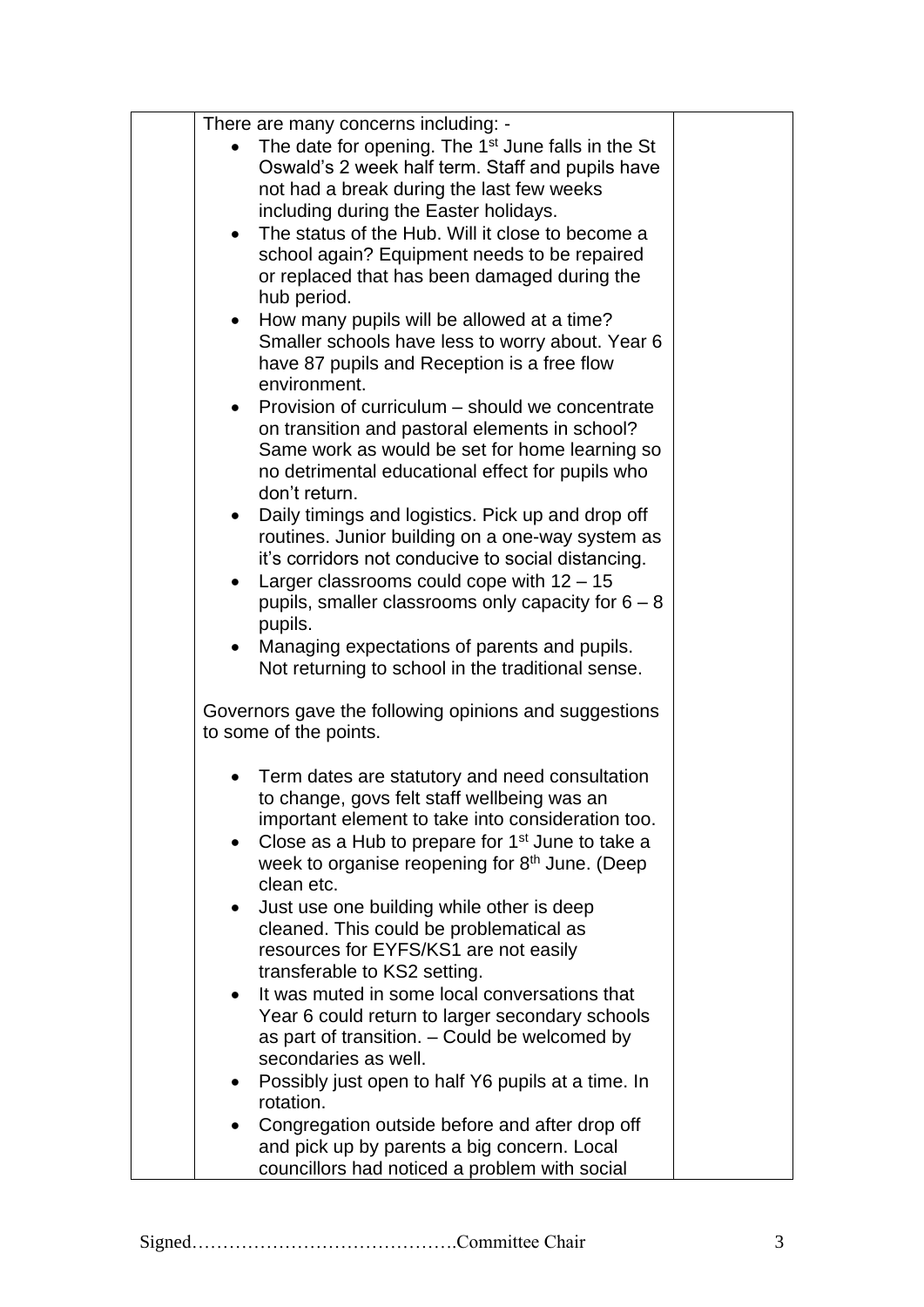|    | distancing in the Old Swan area. There was a               |  |
|----|------------------------------------------------------------|--|
|    | concern that parents might start to become                 |  |
|    | complacent.                                                |  |
|    | There was also a concern that there may be an<br>$\bullet$ |  |
|    | expectation that leavers' events would take                |  |
|    | place.                                                     |  |
|    | Governors agreed that the work set for home<br>$\bullet$   |  |
|    | would be the same as in school to save double              |  |
|    | planning and that in school pupils would be                |  |
|    | outside learning as much as possible.                      |  |
|    | Governors would be less challenging on<br>$\bullet$        |  |
|    | curriculum provision in the current situation.             |  |
|    | There needed to be increased support for staff             |  |
|    | well being                                                 |  |
|    | Governors discussed the issue of different areas having    |  |
|    | different levels of infection and reinfection rates so it  |  |
|    | might be that schools look at starting at different times  |  |
|    | across the country.                                        |  |
|    | Governors agreed to meet again in 7 days time to look      |  |
|    | at what advice had been sent by DfE, LCC and the           |  |
|    | Archdiocese.                                               |  |
|    |                                                            |  |
| 8. | <b>Budget</b>                                              |  |
|    | School resources are currently being used for the Hub.     |  |
|    | There has been wear and tear on some objects and           |  |
|    | these will be added to the claim that we are making for    |  |
|    | expenses for the Hub.                                      |  |
|    | The Base Budget has been prepared, and this year's         |  |
|    | excess of expenditure over income has significantly        |  |
|    | reduced, however is it is still an excess of expenditure   |  |
|    | so will negatively impact on the schools outturn.          |  |
|    | The outturn for 2019/20 is reported as being just over     |  |
|    | £17k. This is in line with the figure reported to          |  |
|    | governors at the most recent Finance meeting.              |  |
|    | Mr Strom highlighted that the school made an additional    |  |
|    | expenditure of around £2k as the Free School Meal          |  |
|    | vouchers ordered were delayed in arriving. This is         |  |
|    | intended to be reclaimed; however, we are not yet sure     |  |
|    | that this will be allowed and if so how to reclaim the     |  |
|    | expenditure.                                               |  |
|    | Governors asked when the budget had to be agreed.          |  |
|    | They were informed that the deadline had been              |  |
|    | extended until June 30th 2020.                             |  |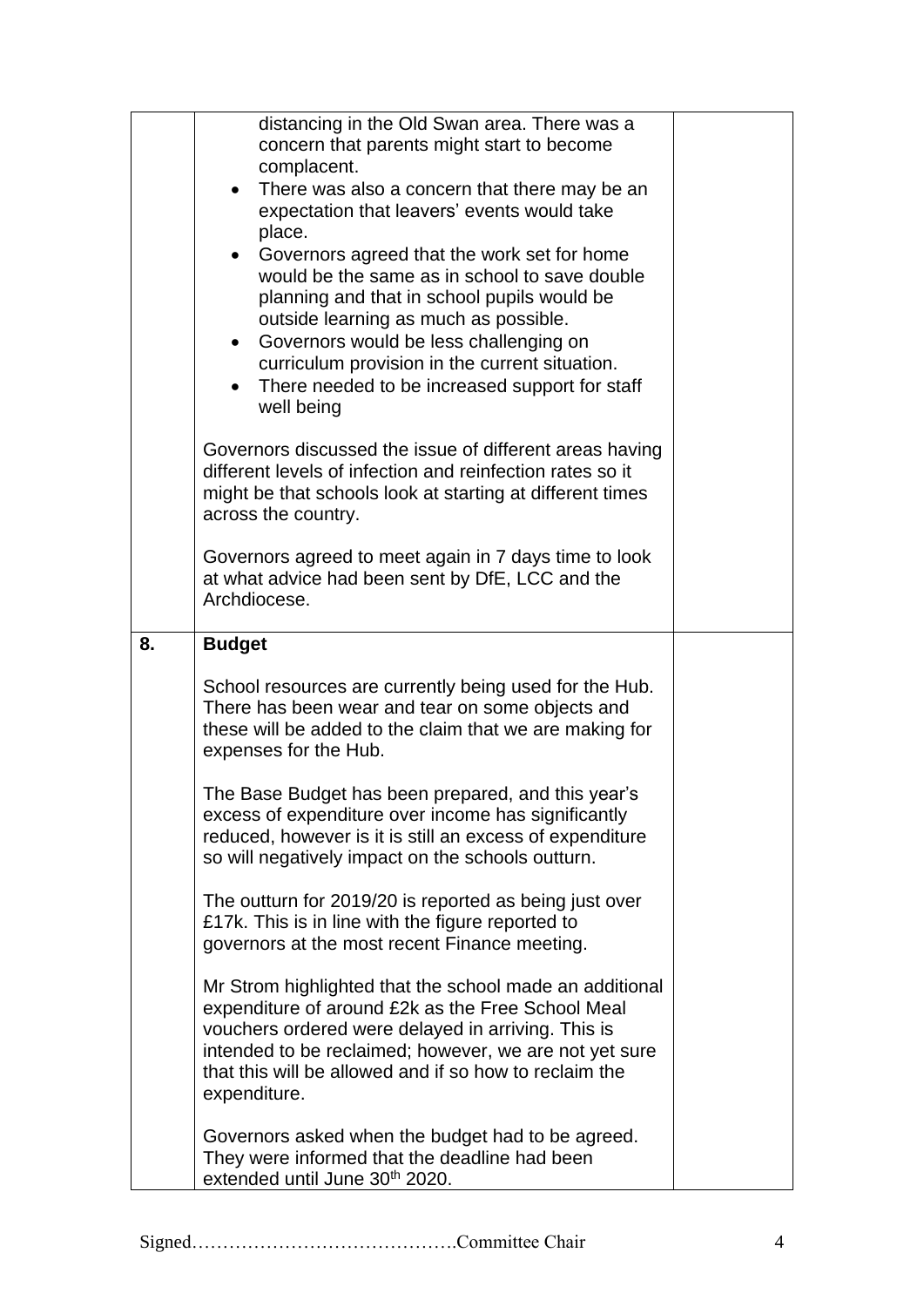| 9. | <b>Staffing</b>                                                                                                                                                                                                                                                                                                                                                                                                                                                                                                                                                                                                                                                                                                                                                                                                                                                                                                                                                                                                                                                                                                                                                                                         |  |
|----|---------------------------------------------------------------------------------------------------------------------------------------------------------------------------------------------------------------------------------------------------------------------------------------------------------------------------------------------------------------------------------------------------------------------------------------------------------------------------------------------------------------------------------------------------------------------------------------------------------------------------------------------------------------------------------------------------------------------------------------------------------------------------------------------------------------------------------------------------------------------------------------------------------------------------------------------------------------------------------------------------------------------------------------------------------------------------------------------------------------------------------------------------------------------------------------------------------|--|
|    | Mrs Walsh reported that she had reviewed teaching<br>requirements for the academic year 2020/21. Mr<br>Heron's contract ends at the end of May and Mr<br>Loughran's contract runs until August 2020. Mrs<br>Reading has resigned with effect from August 31 <sup>st</sup> and<br>Mrs Rose has reduced her hours from a full time<br>commitment to 0.6 fte. Taking all of the requirements for<br>PPA into consideration this would leave the school<br>understaffed by about one teacher. She therefore<br>requested that Mr Loughran was retained. This would<br>allow the school to have one full time teacher per class<br>and the part time teachers would be able to cover the<br>PPA requirements although it may leave difficulty for all<br>of the current management and curriculum release time<br>to be maintained. This is likely to be exacerbated by<br>the continued long-term absence of the HLTA who has<br>been providing release time and covering for PPA.<br>Governors agreed that Mr Loughran should be retained.<br>Governors asked whether there was enough TA<br>support. Mrs Walsh mentioned that there was expected<br>to be a rise in the number of children funded through |  |
|    | EHCPs and this would have an impact on the TA<br>support. Miss Langton's contract would be extended for<br>the next academic year, following the funding for SEND<br>children.                                                                                                                                                                                                                                                                                                                                                                                                                                                                                                                                                                                                                                                                                                                                                                                                                                                                                                                                                                                                                          |  |
|    | Governors also commented that the sickness absence<br>of staff could be increased due to Covid 19 and this<br>could have an impact on supply requirements. It was<br>agreed that the quality of the relationships between staff<br>and pupils was the key factor when children started to<br>return. So staffing levels should reflect this.                                                                                                                                                                                                                                                                                                                                                                                                                                                                                                                                                                                                                                                                                                                                                                                                                                                            |  |
|    | Mrs Walsh asked for opinions regarding staff<br>distribution for the 2020/21 academic year. There was a<br>case for the staff all remaining in the year groups they<br>currently teach to retain some continuity. But it could<br>also be beneficial for a teacher in significant transition<br>year groups to move with the cohort to provide a link<br>between the old curriculum to the new. This was<br>particularly relevant in transfers from EYFS and KS1<br>and between KS1 and KS2. Governors suggested that<br>stability was important and that the status quo was<br>probably a good idea but Mrs Walsh should consult with                                                                                                                                                                                                                                                                                                                                                                                                                                                                                                                                                                  |  |
|    | SLT and possibly the wider staff to gather their<br>opinions. Mrs Walsh explained that phase leaders                                                                                                                                                                                                                                                                                                                                                                                                                                                                                                                                                                                                                                                                                                                                                                                                                                                                                                                                                                                                                                                                                                    |  |